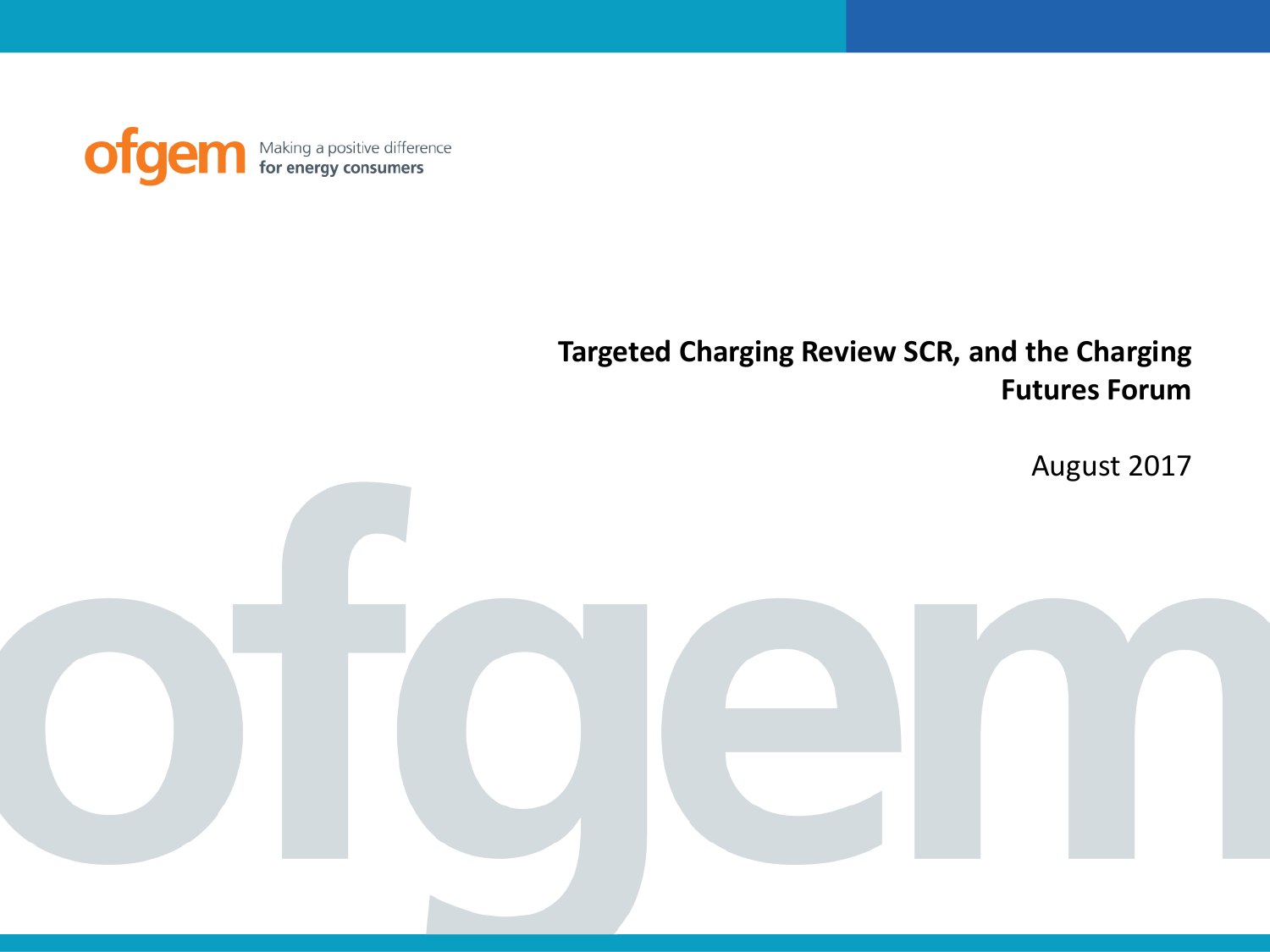## Making a positive difference The Targeted Charging Review SCR

- The SCR will:
	- Consider options for setting residual network charges both transmission and distribution
	- Keep other 'embedded benefits' under review
- Our principles:
	- Reducing distortions
	- Fairness
	- Proportionality, and practical considerations
- BSUoS charges will be considered in our future strategy review of signals for network use
	- If they remain cost-recovery, it is sensible to consider whether the SCR solution for residual charges would be appropriate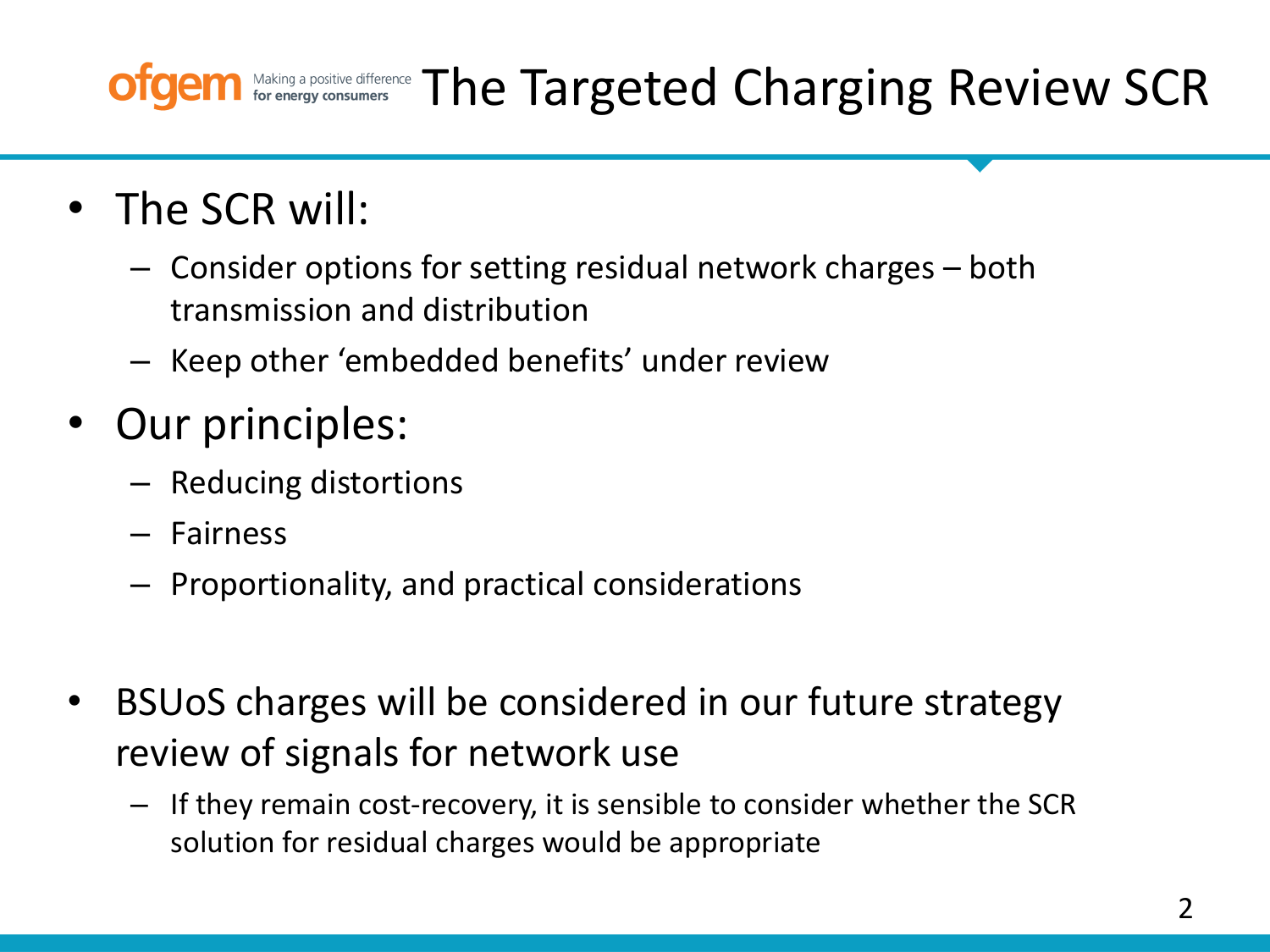

- Publish residual charges working paper Q4 2017 (calendar year)
- Publish draft Impact Assessment and minded to decision on any proposed new residual charging arrangements – Q2 2018
- Publish decision and final Impact Assessment on any new residual charging arrangements – Q3 2018
- If appropriate, direct one or more licensees to raise one or more modifications – Q3 2018
- We would expect to be in a position to make a final decision on the resulting modifications by early 2019, in order for new arrangements to come into effect from the 2020/2021 charging year.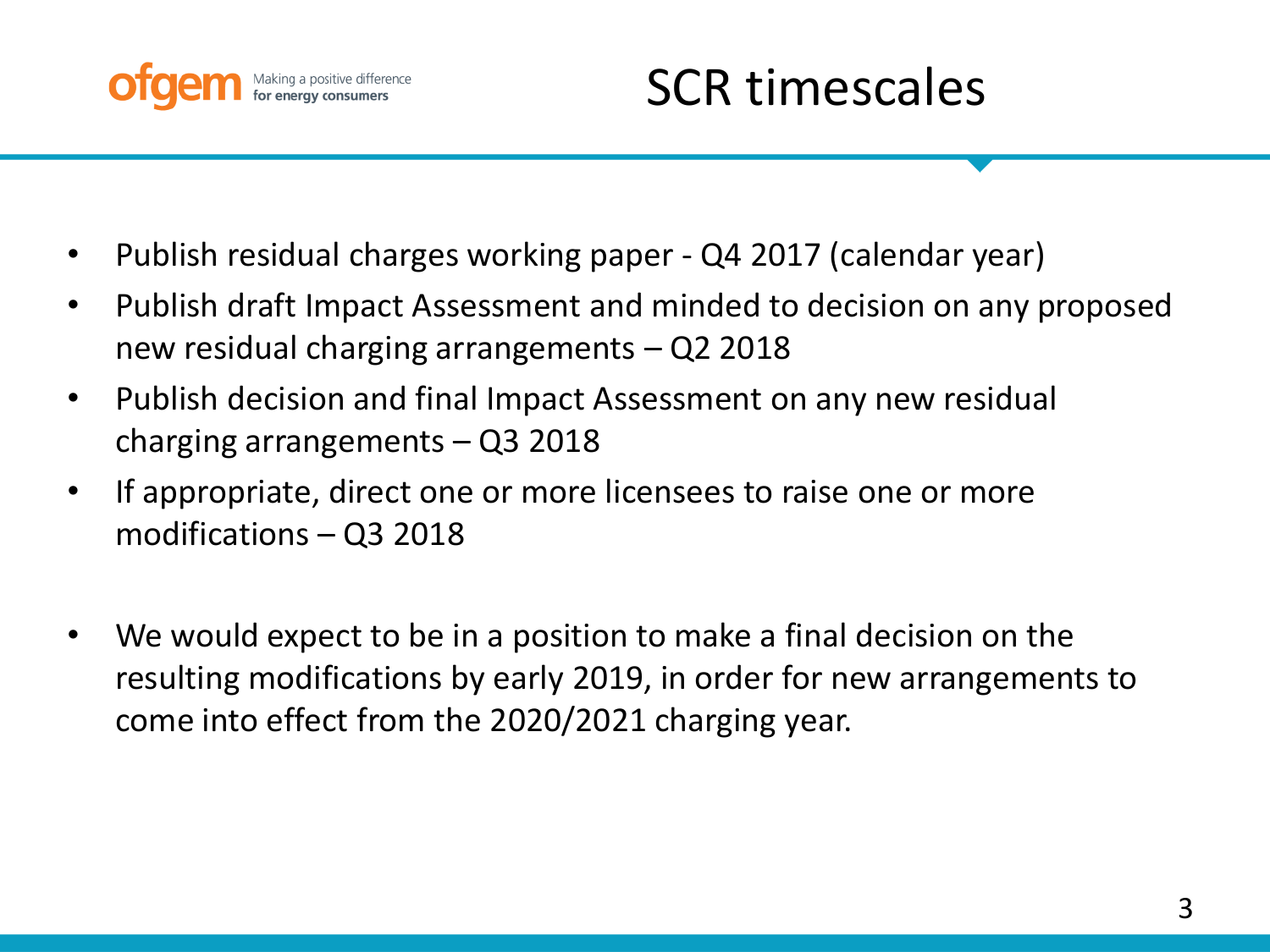## Making a positive difference<br>**for energy consumers** Charging coordination arrangements